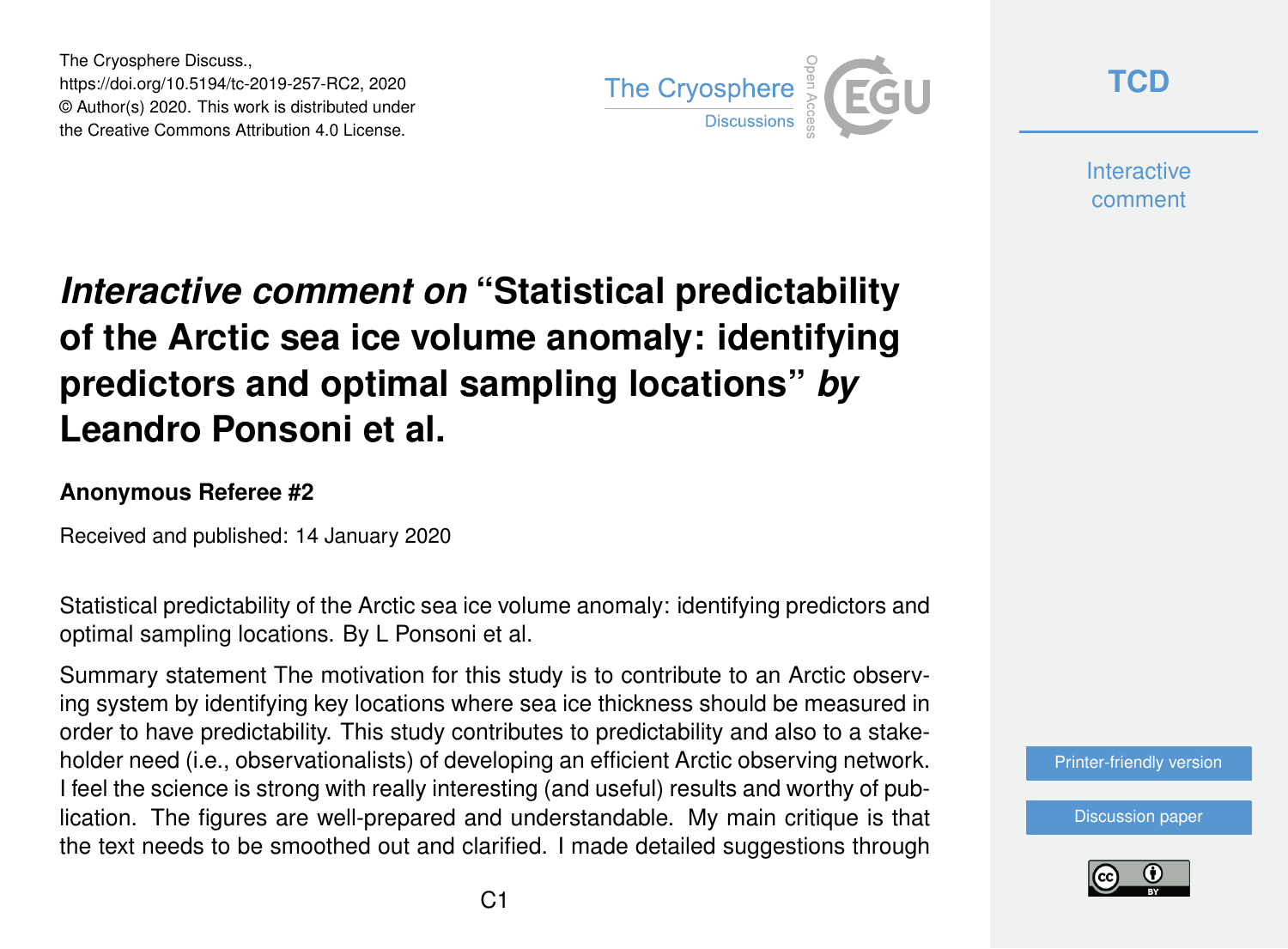about half of the document and these comments can be applied throughout the remaining parts of the paper. I have a few interpretation suggestions in the major comments. This paper is relevant for a broad science audience so the clarity of the writing is really critical for it to be broadly accessible.

Major Comments 1) It may be very useful to include stronger arguments as to why this is a model-only study. This can be strengthened in the introduction. (Page 3 lines 10-15, expand here in a way that puts it to rest). You want to be more convincing as to why this will be applicable in real life. 2) It needs to be made clear when the models are described (bottom page 3) that these are coupled climate models and are not pegged to observed conditions. Also, Discuss the GHG scenarios used for these particular simulations because all this information will make it easier for the reader to understand the results. For climate people, these are known but this paper should be accessible by weather and observational scientists as well as potentially policy experts (since they will help formulate the Arctic observing network). 3) Beginning of Section 2.2. This first paragraph lays out the methodology. I have read it twice and it is not easily understandable. Please revise this to be more precise and direct. I am not sure what to suggest specifically. Some thoughts a. Define anomaly earlier when you refer to fig 1. Just use it here. b. Move the sentence 'Overall , two categories of predictors are tested. . . (line 18, page 5) to be the second sentence. c. Revise the first sentence of your paragraph (your topic sentence) to something like: 'Potential predictor variables are identified for the empirical statistical model that predicts SIV anomalies.' There are extra words in this sentence and the key point of the paragraph is getting lost. 4) I have some suggestions regarding the structure of the writing. a. Strengthen your 'topic sentences' that start each paragraph. This sentence should tell the reader what is in this paragraph without having to read the paragraph. The sentences in the paragraph provide the evidence or facts to support the topic sentence. This type of structure makes it easier for the reader to understand your paper quickly. 5) It is not clear to me what the time scale for the predictions is in Section 2? (re: Fig 2, Table 1). It is onemonth lead? Lag-0 is what I think it is but I did not see this explained clearly. In addition,

### **[TCD](https://www.the-cryosphere-discuss.net/)**

**Interactive** comment

[Printer-friendly version](https://www.the-cryosphere-discuss.net/tc-2019-257/tc-2019-257-RC2-print.pdf)

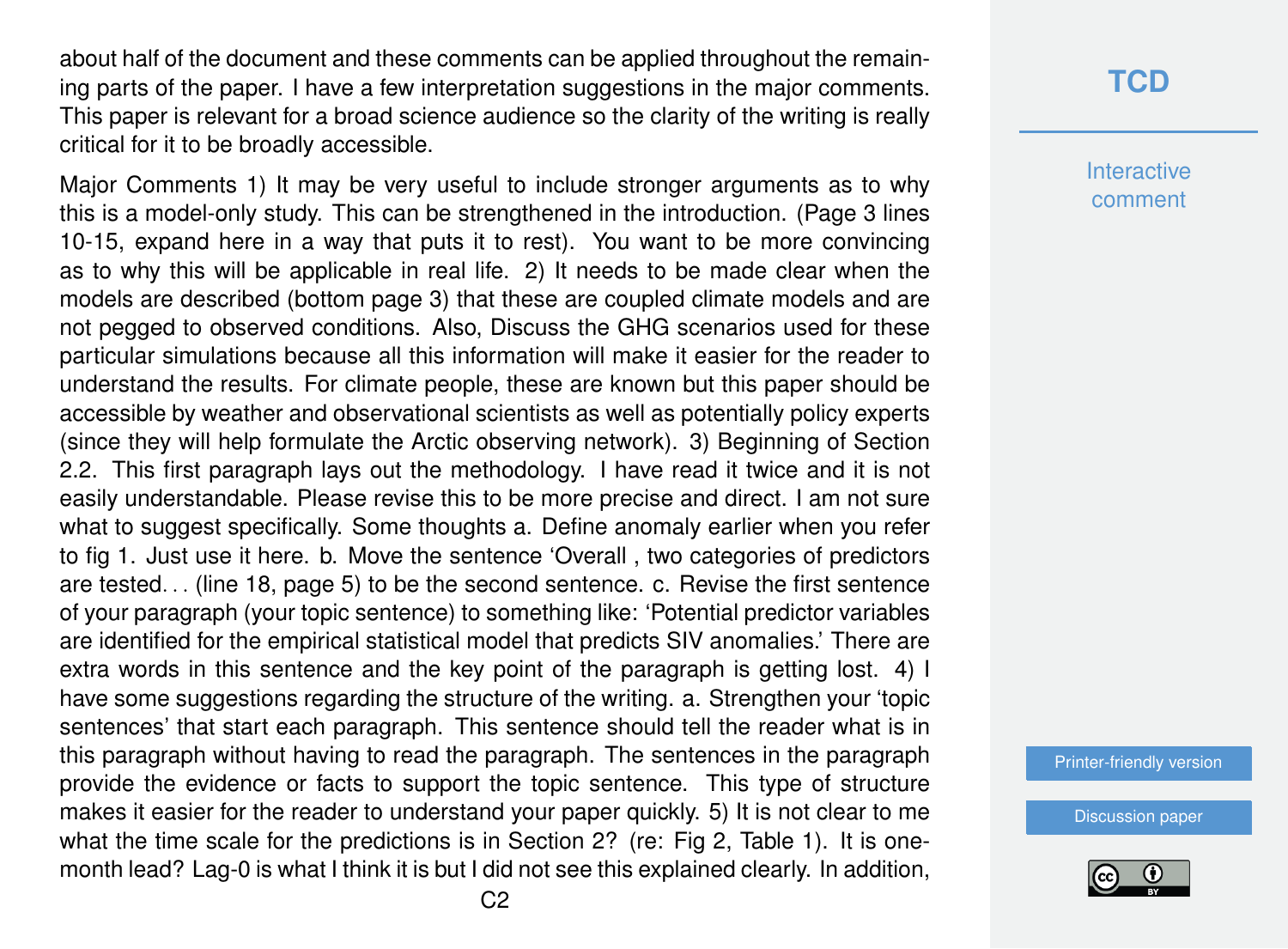further interpretation of the panels in Fig. 2 would be helpful because reading the 2.2 and 2.3, which refer back to Fig. 2, I see that I do not have a clear understanding or appreciation for what Fig 2 shows. It would be good to discuss each panel and provide interpretation of the panel. 6) Could OHT be a poor predictor in these models because of model biases such as too strong stratification in the Arctic ocean so that 'heat' never makes it to the upper layers? This may be worthy of the discussion. 7) Conclusions. The results are summarized very nicely in the model context. As an observationalist (BTW, I am a modeler), I would want to know how this is relevant in the real world. Some discussion on linking this to observations would be nice. I know this is not easy and I do not suggest that you do this research for this paper, but providing these insights will help you link it better to the people you want to use this work. If you can provide a framework that links this study to the observations, that would really strengthen the paper.

Minor Comments 1) Page 1, Line 24, change 'proven to bring' to 'led to' 2) Page 2, Line 1, change 'disturbance of' to 'disturbance in' 3) Page 2, line 1, split everything 'which has also . . .' into a separate sentence to make it easier to understand. 4) Page 2, line 4, change 'sailing routes' to 'ship routes', not all of the ship may be sailboats. 5) Page 2, line 5, change 'At global scale' to 'Globally' 6) Page 3, line 1, change 'To the knowledge of the authors' to 'To the best of the authors' knowledge' 7) Page 3, line 15-16, change 'What are the performance ..' to 'What is the performance. . .' 8) Page 3, line 17, change 'a large amount . . .' to 'a substantial (e.g., 70%) of the original..' 9) Page 4, Figure 1 top panel is not even mentioned in the text. The figure panels have a and b on the right-hand side. I did not see them at first. It is standard to have them on the left corner. I suggest you edit this on all your figure panels. 10) Page 4, line 3, make it clear that the long-term trend and seasonal cycle has been removed. The text '(no long-term trend; no seasonal cycle)' is somewhat vague. Was there never a trend? It is clear from the top panel that there are trends but it is helpful for the reader if the language is unambiguous. 11) Page 5, line 7, Clarify the geographical span of the different resolution. For a student, the changing resolution is confusing. 12) Section

#### **[TCD](https://www.the-cryosphere-discuss.net/)**

**Interactive** comment

[Printer-friendly version](https://www.the-cryosphere-discuss.net/tc-2019-257/tc-2019-257-RC2-print.pdf)